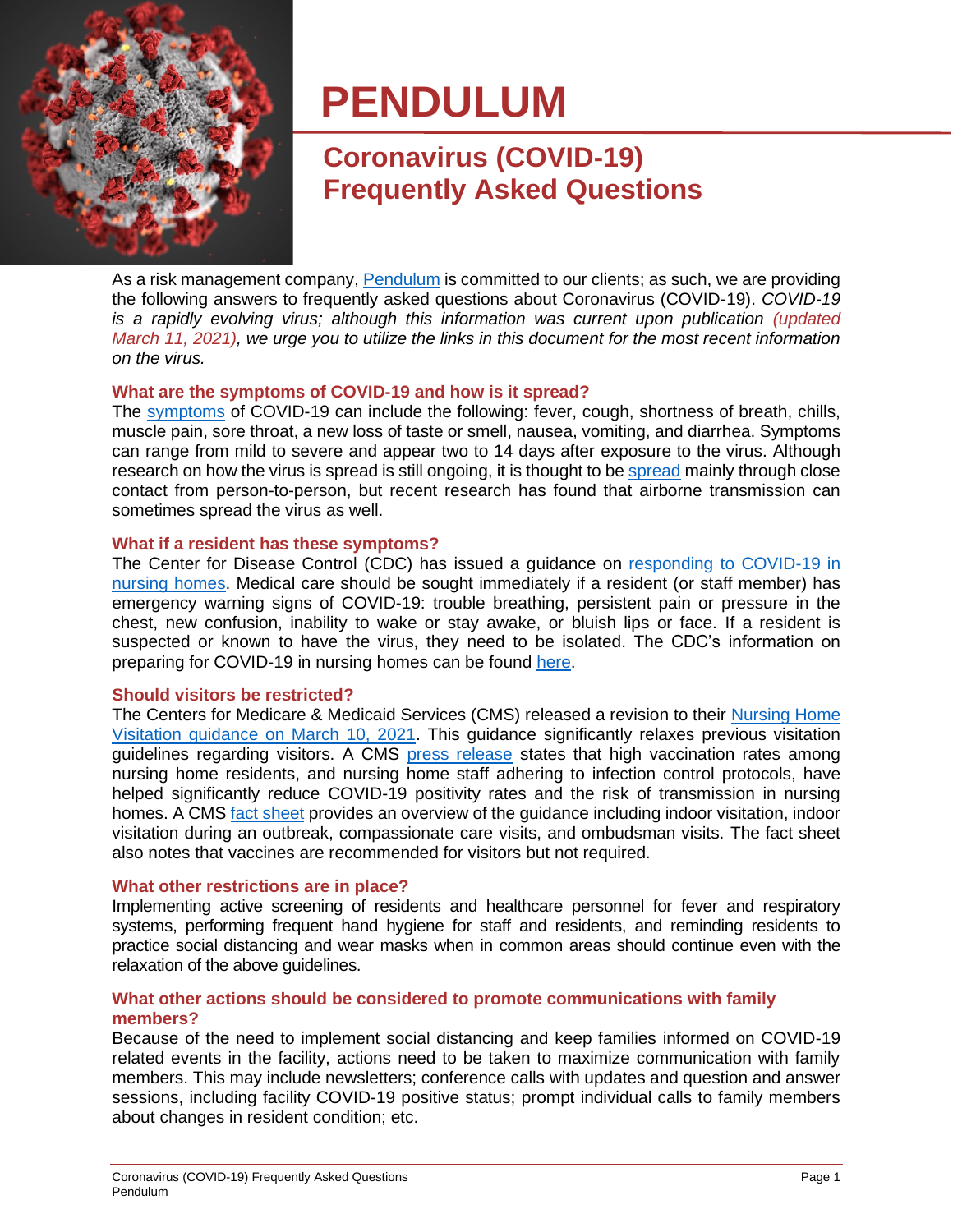# **How should staff be monitored?**

All staff should be asked to regularly monitor themselves for fever and symptoms of respiratory infection. If staff are ill, remind them to stay home. The CDC has a [self-checker guide](https://www.cdc.gov/coronavirus/2019-ncov/symptoms-testing/coronavirus-self-checker.html) to help an individual make decisions and seek appropriate medical care. If staff develop signs and symptoms of a respiratory infection while on the job, they should immediately stop working, put on a facemask, and self-isolate at home. The employee should contact their doctor and follow their recommendations for next steps. All staff should be screened at the beginning of their shift for fever and respiratory symptoms. Staff that work at multiple facilities should also be identified and actively screened. The CDC continues to update their guidance for healthcare personnel [here.](https://www.cdc.gov/coronavirus/2019-ncov/hcp/guidance-risk-assesment-hcp.html)

# **What about transferring residents or accepting residents with COVID-19?**

If a resident needs a higher level of care, the current facility needs to alert the receiving facility and emergency medical services (EMS) to the resident's diagnosis and take all precautions, including placing a facemask on the resident during transfer. If a resident is accepted with the virus, the resident needs to be isolated and monitored [within the facility.](https://www.cdc.gov/coronavirus/2019-ncov/hcp/long-term-care.html#cases-in-facility) Consider locating new admissions to a wing or area separate from other facility residents for a 14-day period to assess for COVID-19.

# **How should a facility respond to family members about their preparedness?**

The facility should be able to state what precautions they are taking to avoid COVID-19 on their premises and show that measures are being put into action. It is important to document environmental controls being employed, including the date these controls were completed. Transparency is key in high-stress situations such as this: consider adding signage at the front entrance stating what precautions the facility is taking in reaction to COVID-19, send [letters](https://www.cdc.gov/coronavirus/2019-ncov/downloads/healthcare-facilities/Long-Term-Care-letter.pdf) to families outlining what actions are being taken in your facility, get literature from your local health department to send to families, and print out [resources](https://www.cdc.gov/coronavirus/2019-ncov/communication/factsheets.html) from the CDC on COVID-19.

# **What environmental controls need to be taken?**

You are urged to review the CDC recommendations for [infection control](https://www.cdc.gov/coronavirus/2019-ncov/infection-control/control-recommendations.html) and frequently asked questions on [infection prevention and control,](https://www.cdc.gov/coronavirus/2019-ncov/hcp/faq.html?CDC_AA_refVal=https%3A%2F%2Fwww.cdc.gov%2Fcoronavirus%2F2019-ncov%2Fhcp%2Finfection-control-faq.html#Infection-Control) as well as [personal protective equipment](https://www.cdc.gov/coronavirus/2019-ncov/hcp/respirator-use-faq.html) which should be accessible to all staff. Alcohol-based hand sanitizer (with greater than 60% ethanol or 70% isopropanol) should be available and accessible to everyone. Utilize signage for infection prevention—topics may cover hand hygiene and cough etiquette, among others. Make sure steps are taken t[o clean and disinfect](https://www.cdc.gov/coronavirus/2019-ncov/community/organizations/cleaning-disinfection.html#Cleaning) after persons suspected or confirmed to have COVID-19 have been in the facility. Print out and post the CDC's "Stop the Spread of Germs" [poster.](https://www.cdc.gov/coronavirus/2019-ncov/downloads/stop-the-spread-of-germs.pdf)

# **How does a facility minimize the spread of respiratory disease?**

The CDC recommends that facilities follow their normal infection control practices as the first line of defense against COVID-19. Additionally, a facility should review the CDC's everyday preventive [actions](https://www.cdc.gov/coronavirus/2019-ncov/about/prevention-treatment.html) to prevent the spread of respiratory disease. The CDC also has an [infection prevention and](https://www.cdc.gov/coronavirus/2019-ncov/downloads/hcp/assessment-tool-nursing-homes.pdf)  [control assessment](https://www.cdc.gov/coronavirus/2019-ncov/downloads/hcp/assessment-tool-nursing-homes.pdf) tool for nursing homes preparing for COVID-19 (this tool may also contain content relevant for assisted living facilities). Staff assigned to provide care to COVID-19 positive residents should not be assigned to non-COVID-19 positive residents on that day. [Facility-wide testing](https://www.cdc.gov/coronavirus/2019-ncov/hcp/nursing-homes-facility-wide-testing.html) should also be considered following the CDC's [testing guidelines.](https://www.cdc.gov/coronavirus/2019-ncov/hcp/nursing-homes-testing.html) CMS has issued a [memo](https://www.cms.gov/files/document/qso-20-38-nh.pdf) for testing requirements as well. The CDC also has considerations for preventing the spread of the virus in [assisted living facilities.](https://www.cdc.gov/coronavirus/2019-ncov/hcp/assisted-living.html)

# **What about retirement communities and independent living facilities?**

The CDC has issued a [guidance](https://www.cdc.gov/coronavirus/2019-ncov/community/retirement/guidance-retirement-response.html) for these communities and facilities as well. The [FAQs](https://www.cdc.gov/coronavirus/2019-ncov/community/retirement/faq.html) for administrators cover planning and preparedness and what to do if there is a COVID-19 case or symptomatic resident or staff member.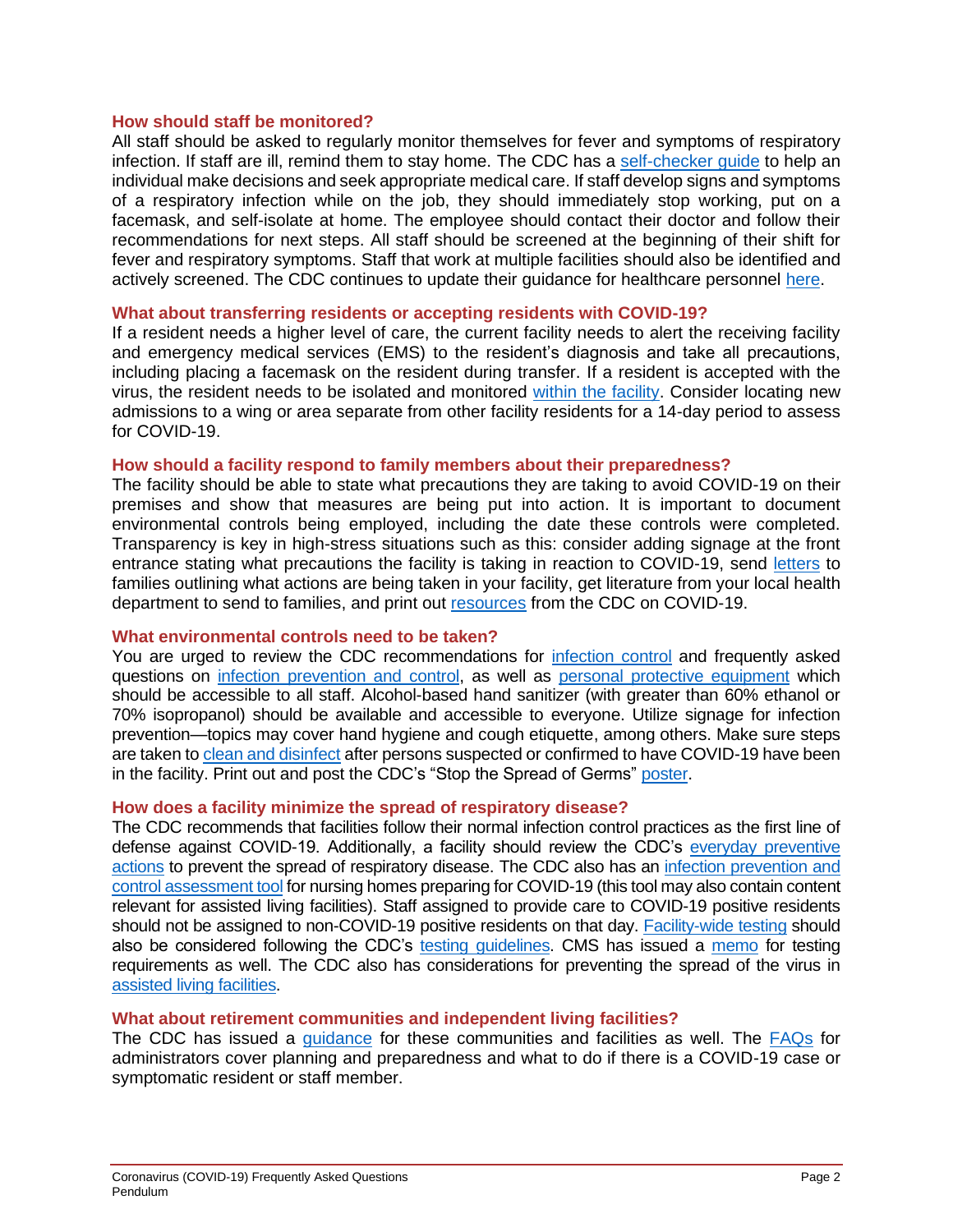# **What kind of training is available?**

CMS' online learning platform, the [Quality, Safety & Education Portal \(QSEP\),](https://qsep.cms.gov/welcome.aspx) provides [targeted](https://qsep.cms.gov/COVID-Training-Instructions.aspx)  [COVID-19 training for nursing homes.](https://qsep.cms.gov/COVID-Training-Instructions.aspx) CMS outlined the training in a [November press release](https://www.cms.gov/newsroom/press-releases/cms-releases-nursing-home-covid-19-training-data-urgent-call-action) and also publishes a list of nursing homes at which 50 percent [or more of staff have completed](https://www.cms.gov/files/document/covid-nursing-home-facilities-training-50-achievement-list.pdf)  the [COVID-19 training.](https://www.cms.gov/files/document/covid-nursing-home-facilities-training-50-achievement-list.pdf) CMS also provides a [nursing home training self-assessment](https://www.hospital-learning.org/nh-training-self-assessment/) through the Hospital Quality Improvement Contractors to assess an organization's training needs.

# **How has COVID-19 affected state surveys?**

State surveys began to resume regular survey activities in November 2020. The newly revised [visitation guideline](https://www.cms.gov/files/document/qso-20-39-nh-revised.pdf) specifically states that surveyors are not required to be vaccinated but should adhere to the core principles of COVID-19 infection prevention and any requirements set by state law. CMS continues to update the [Toolkit on State Actions to Mitigate COVID-19 Prevalence in](https://www.cms.gov/files/document/covid-toolkit-states-mitigate-covid-19-nursing-homes.pdf)  [Nursing Homes](https://www.cms.gov/files/document/covid-toolkit-states-mitigate-covid-19-nursing-homes.pdf) with information, guidance, and programs to mitigate COVID-19 in facilities.

#### **What can each of us do to protect ourselves and others?**

The best way to prevent illness is to avoid being exposed to the virus, but everyone can take steps to slow the spread at work and at home and [protect themselves and others.](https://www.cdc.gov/coronavirus/2019-ncov/prevent-getting-sick/prevention.html) [Social distance,](https://www.cdc.gov/coronavirus/2019-ncov/prevent-getting-sick/social-distancing.html) [wear a mask](https://www.cdc.gov/coronavirus/2019-ncov/prevent-getting-sick/diy-cloth-face-coverings.html) or [PPE,](https://www.cdc.gov/coronavirus/2019-ncov/hcp/using-ppe.html) [wash your hands,](https://www.cdc.gov/handwashing/when-how-handwashing.html) and [routinely clean and disinfect your home.](https://www.cdc.gov/coronavirus/2019-ncov/prevent-getting-sick/disinfecting-your-home.html) It is also important for all of us to take care of our [emotional health](https://www.cdc.gov/coronavirus/2019-ncov/daily-life-coping/managing-stress-anxiety.html?CDC_AA_refVal=https%3A%2F%2Fwww.cdc.gov%2Fcoronavirus%2F2019-ncov%2Fprepare%2Fmanaging-stress-anxiety.html) during a stressful time such as a pandemic.

#### **How do facilities need to prepare differently for natural disasters and severe weather because of COVID-19?**

The CDC has information on how to [plan and prepare for natural disasters and severe weather](https://www.cdc.gov/disasters/covid-19/covid-19_resources_for_professionals.html) in the midst of the COVID-19 pandemic.

#### **With flu season here, how should a facility prepare?**

The facility should prepare for flu as it always does, knowing that getting a flu vaccine for those residents who can receive it will be more important than ever. Facility staff of all levels should also receive the flu vaccine. The CDC has recently updated thei[r FAQs about the 2020–2021](https://www.cdc.gov/flu/season/faq-flu-season-2020-2021.htm) flu season.

#### **What about a vaccine?**

On December 11, 2020, the U.S. Food and Drug Administration (FDA) issued the first emergency use authorization (EUA) for the [Pfizer-BioNTech COVID-19 Vaccine](https://www.fda.gov/emergency-preparedness-and-response/coronavirus-disease-2019-covid-19/pfizer-biontech-covid-19-vaccine) to be distributed in the United States; this was followed on December 18, 2020 with an issuance of an EUA for the [Moderna](https://www.fda.gov/emergency-preparedness-and-response/coronavirus-disease-2019-covid-19/moderna-covid-19-vaccine)  [COVID-19 Vaccine.](https://www.fda.gov/emergency-preparedness-and-response/coronavirus-disease-2019-covid-19/moderna-covid-19-vaccine) On February 27, 2021, the EUA for th[e Janssen COVID-19 Vaccine](https://www.fda.gov/emergency-preparedness-and-response/coronavirus-disease-2019-covid-19/janssen-covid-19-vaccine) (Johnson [& Johnson\)](https://www.fda.gov/emergency-preparedness-and-response/coronavirus-disease-2019-covid-19/janssen-covid-19-vaccine) was issued. Briefing documents are available by the FDA for the [Pfizer-BioNTech,](https://www.fda.gov/media/144245/download) [Moderna,](https://www.fda.gov/media/144434/download) and Janssen [\(Johnson & Johnson\)](https://www.fda.gov/media/146217/download) vaccines. The FDA has also released fact sheets for the vaccines for healthcare providers administering the vaccine [\(Pfizer-BioNTech;](https://www.fda.gov/media/144413/download) [Moderna;](https://www.fda.gov/media/144637/download) Janssen [\[Johnson & Johnson\]\)](https://www.fda.gov/media/146304/download) and fact sheets for recipients and caregivers [\(Pfizer-BioNTech;](https://www.fda.gov/media/144414/download) [Moderna;](https://www.fda.gov/media/144638/download) Janssen [\[Johnson & Johnson\]\)](https://www.fda.gov/media/146305/download).

The [Department of Health and Human Services \(HHS\)](https://www.hhs.gov/coronavirus/covid-19-vaccines/index.html) has detailed information on authorized vaccines and how they will be distributed.

The CDC recommends that [residents of long term care facilities](https://www.cdc.gov/coronavirus/2019-ncov/vaccines/recommendations/LTCF-residents.html) be included among those offered the first supply of COVID-19 vaccines. The CDC has released ["Key Thinks to Know About COVID-](https://www.cdc.gov/coronavirus/2019-ncov/vaccines/keythingstoknow.html?CDC_AA_refVal=https%3A%2F%2Fwww.cdc.gov%2Fcoronavirus%2F2019-ncov%2Fvaccines%2F8-things.html)[19 Vaccines"](https://www.cdc.gov/coronavirus/2019-ncov/vaccines/keythingstoknow.html?CDC_AA_refVal=https%3A%2F%2Fwww.cdc.gov%2Fcoronavirus%2F2019-ncov%2Fvaccines%2F8-things.html) to provide information about the vaccine program. The Center's [vaccine information](https://www.cdc.gov/coronavirus/2019-ncov/vaccines/index.html) also includes information about the [safety of COVID-19 vaccines](https://www.cdc.gov/coronavirus/2019-ncov/vaccines/safety.html) and some [commonly asked](https://www.cdc.gov/coronavirus/2019-ncov/vaccines/faq.html)  [questions](https://www.cdc.gov/coronavirus/2019-ncov/vaccines/faq.html) about vaccine planning, development, safety, and getting vaccinated.

Vaccine roll-out programs vary by state. WebMD has a listing by state of their online [COVID-19](https://www.webmd.com/vaccines/covid-19-vaccine/news/20201224/state-by-state-guide-to-covid-vaccine-information)  [vaccine information.](https://www.webmd.com/vaccines/covid-19-vaccine/news/20201224/state-by-state-guide-to-covid-vaccine-information) NBC News' [Plan Your Vaccine](https://www.nbcnews.com/specials/plan-your-vaccine/) site includes information about getting a COVID-19 vaccination as the rollout extends across the country.